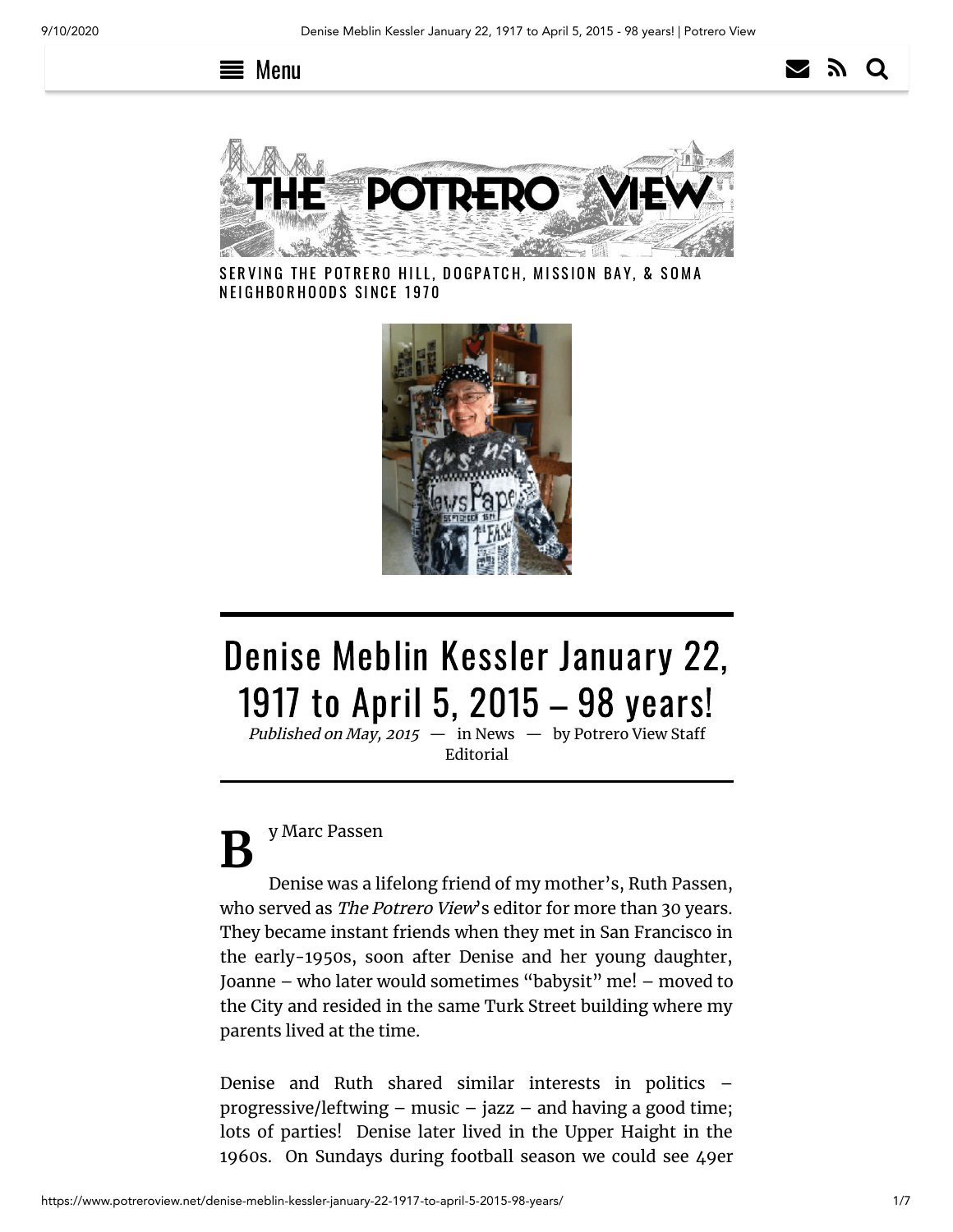#### $\blacktriangleright$   $\blacksquare$  and part of Kezar stadium from her bay windows. She then **bought a monumerate** all 17th street near the Castro, and had many  $\equiv$  Menu  $\geq$   $\geq$   $\geq$   $\geq$   $\geq$   $\geq$

friends over for parties and political gatherings of all kinds over the years, including a huge 50th surprise birthday party for Ruth in 1976. Although Denise didn't live on Potrero Hill, she adopted the neighborhood as if she did.

Denise worked for a progressive law firm in the City as a legal secretary. She went to the South with the attorneys in the early 1960s to help promote voting rights for Black Americans. Denise and Ruth were very involved in protesting the Vietnam War in the 1960s, and were found regularly picketing and protesting in support of the United Farmworkers' grape boycott in front of Safeway stores in the 1970s.

In the early years of their friendship, Denise, Ruth and other friends flocked to the annual Monterey Jazz Festival. In 1984, they went on a jazz cruise to the Caribbean and mingled with the likes of Dizzy Gillespie and other contemporary jazz greats.

In retirement Denise found many ways to enjoy life, including working as a hostess at The Savoy Tivoli in North Beach, where Beach Blanket Babylon was created in 1974. She was a "Hula Dancer" in the original cast, performing on a sand covered floor in a back room of the restaurant. During this time more lifelong friendships were made, with the formation of The Last Hoo-Rah and The Last Hoo-Las, a Vintage Cheerleading Brigade and Authentic Barefoot Hula-Tap Troup that performed personalized greetings for all occasions with a kazoo exit to standing ovations. They were on television, radio and mentioned in the society column and Herb Caen when they cheered Beverly Sills.

Denise continued her tradition of playing her kazoo at any birthday party she attended, or would serenade by phone all of her friend's and family's special occasions…she never left home without one! Her granddaughter, Shelley, continues this tradition of "kazooing" today.

Denise found lasting comradery as a staff member on the View beginning in 1982. For many years she volunteered at the monthly View site on Carolina Street, where she helped review and type articles. But her claim to fame became the "Birthday Column" for which she researched and added her usual flare. In addition to noting Hill residents' birthdays, Denise livened up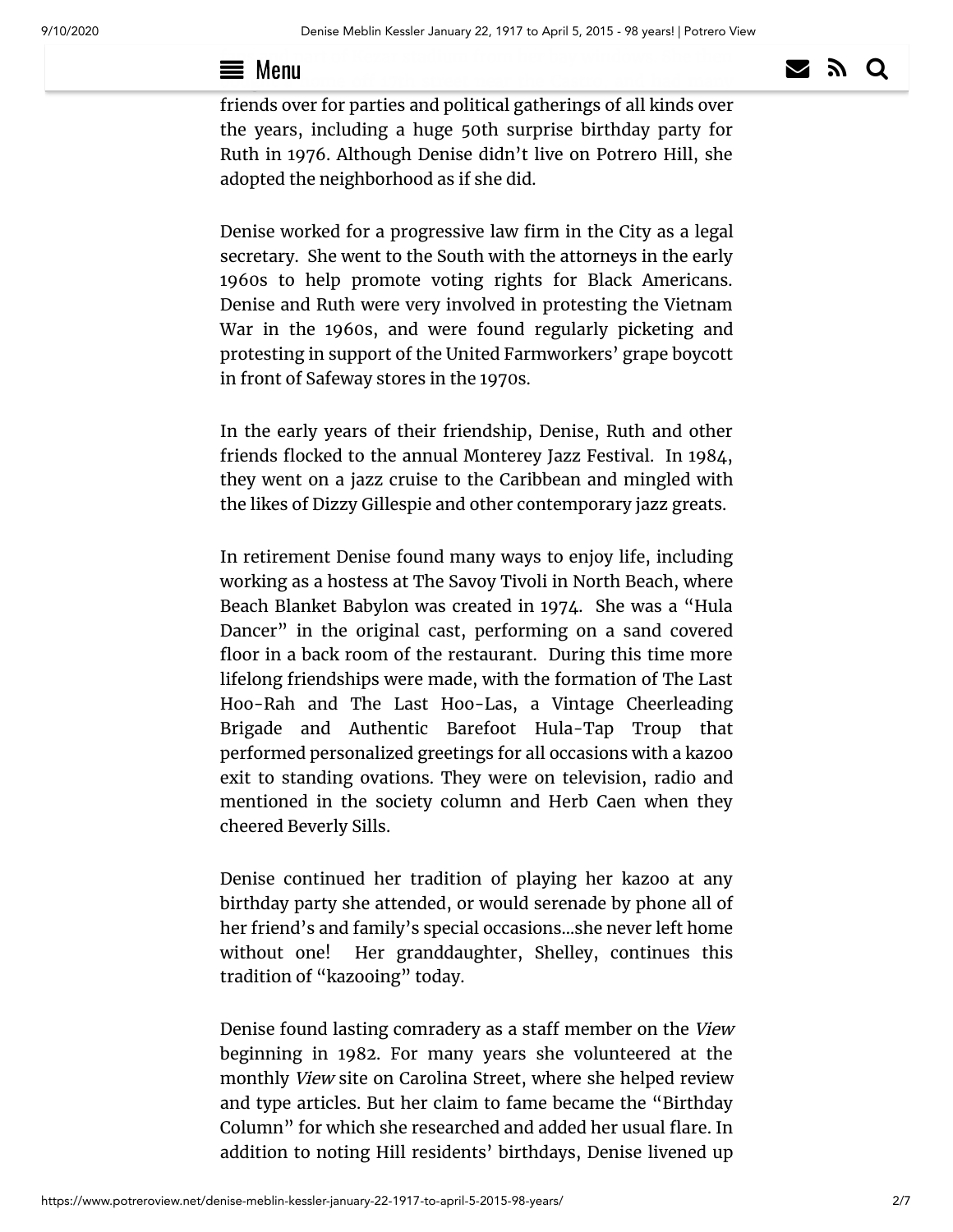#### $\longrightarrow$   $\alpha$  column by including historical and cultural figures. It was a **Thumu** keepsake for everyone who "made it" into print  $\equiv$  Menu  $\geq$   $\geq$   $\geq$   $\geq$   $\geq$   $\geq$

## for that month's issue!

Throughout her colorful and adventurous life, Denise and Ruth always referred to one other as their "Bosom Buddy"! Their weekly visits became more difficult to accomplish after Denise moved eight years ago to The Redwoods, a senior retirement residence in Marin, and Ruth moved into an assistive living residence in Montara, both to be closer to their families. But the few times each year that they were able to get together for lunch, the Potrero Hill Festival or New Year's Day parties, the brightest smiles and biggest hugs told you that their storied friendship would last for the ages, on and off the Hill.

A celebration of Denise's life will be held on Sunday, May 17, 2015, from 2 to 5 p.m., at the Potrero Hill Neighborhood House.

| FACEBOOK | <b>TWITTER</b>                               | GOOGLE | PINTEREST |
|----------|----------------------------------------------|--------|-----------|
| Search   |                                              |        |           |
|          |                                              |        | Q         |
|          | <b>IWEAR A MASK</b>                          |        |           |
|          |                                              |        |           |
|          |                                              |        |           |
|          |                                              |        |           |
|          | <b>SO THAT WE CAN</b><br><b>GO OUT AGAIN</b> |        |           |
|          |                                              |        |           |

#### S U B S C R I B E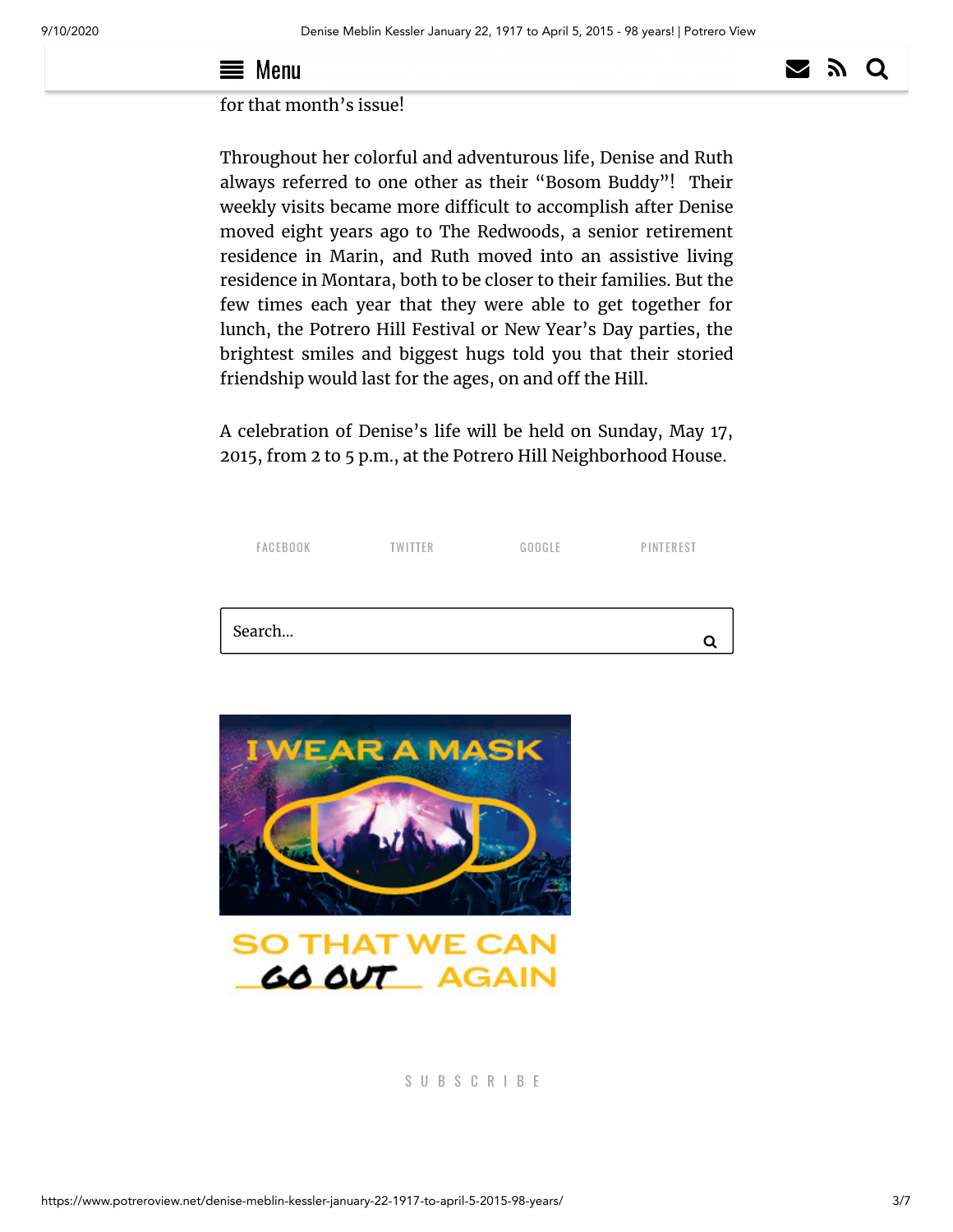# $\equiv$  [Menu](https://www.potreroview.net/subscribe/)  $\geq$   $\geq$   $\geq$   $\geq$

**BIRTHDAY!** The View celebrated its 50TH BIRTHDAY this August. We currently have 77 subscribers. To continue to survive, we need at least 200. Subscribe today and help keep local journalism alive!

### A D V E R T I S E W I T H U S

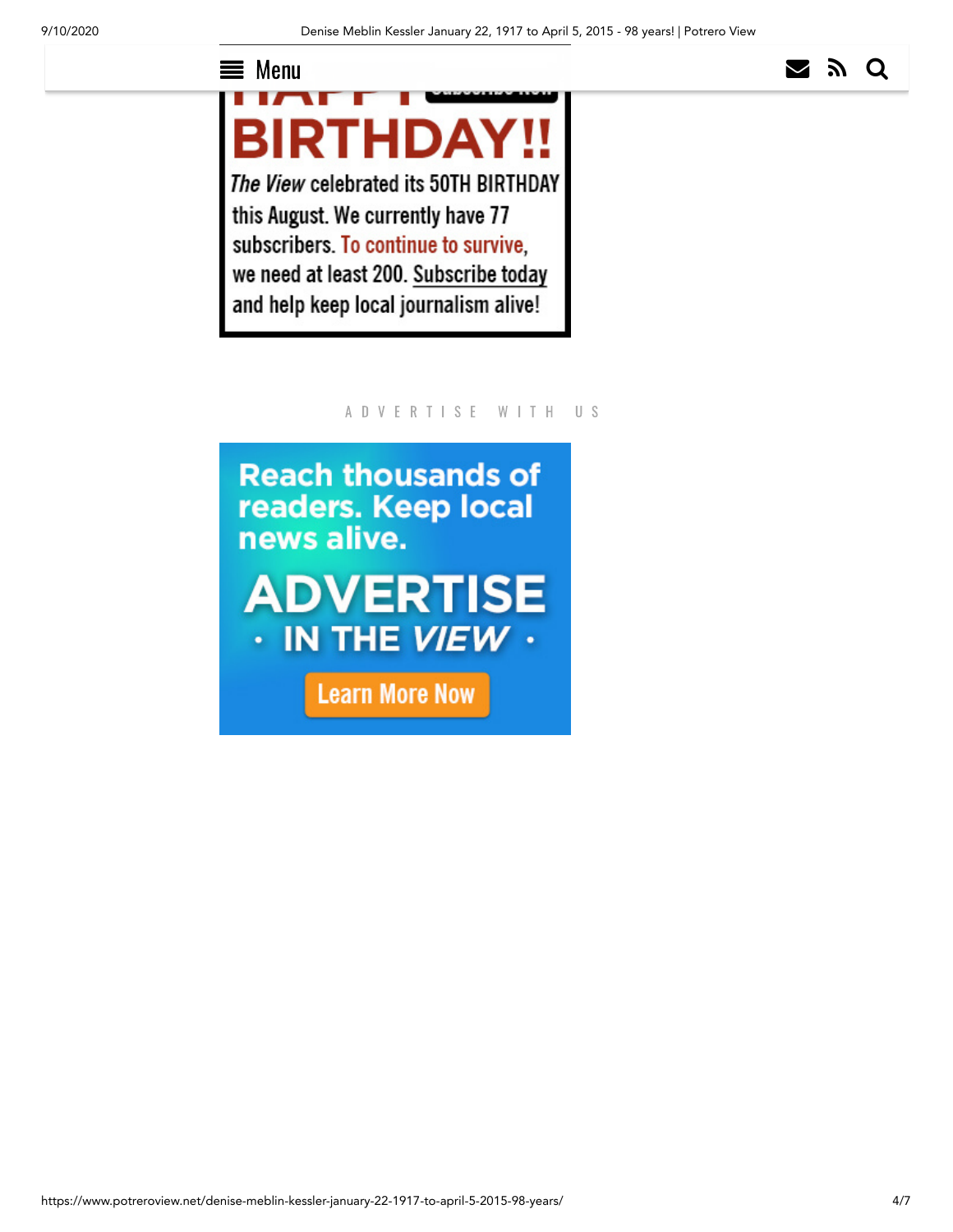



C A T E G O R I E S

A Day in [Dogpatch](https://www.potreroview.net/category/sections/a-day-in-dogpatch/)

[Announcements](https://www.potreroview.net/category/sections/announcements/)

Arts [Calendar](https://www.potreroview.net/category/ongoing-features/arts-calendar/)

[Books](https://www.potreroview.net/category/sections/books/)

[Comic](https://www.potreroview.net/category/sections/comic/)

[Community](https://www.potreroview.net/category/ongoing-features/community-calendar/) Calendar

[COVID-19](https://www.potreroview.net/category/covid-19-pandemic/) Pandemic

Crime & [Safety](https://www.potreroview.net/category/ongoing-features/crime-safety/)

[Development](https://www.potreroview.net/category/sections/development/)

[Dogpatch](https://www.potreroview.net/category/sections/dogpatch/)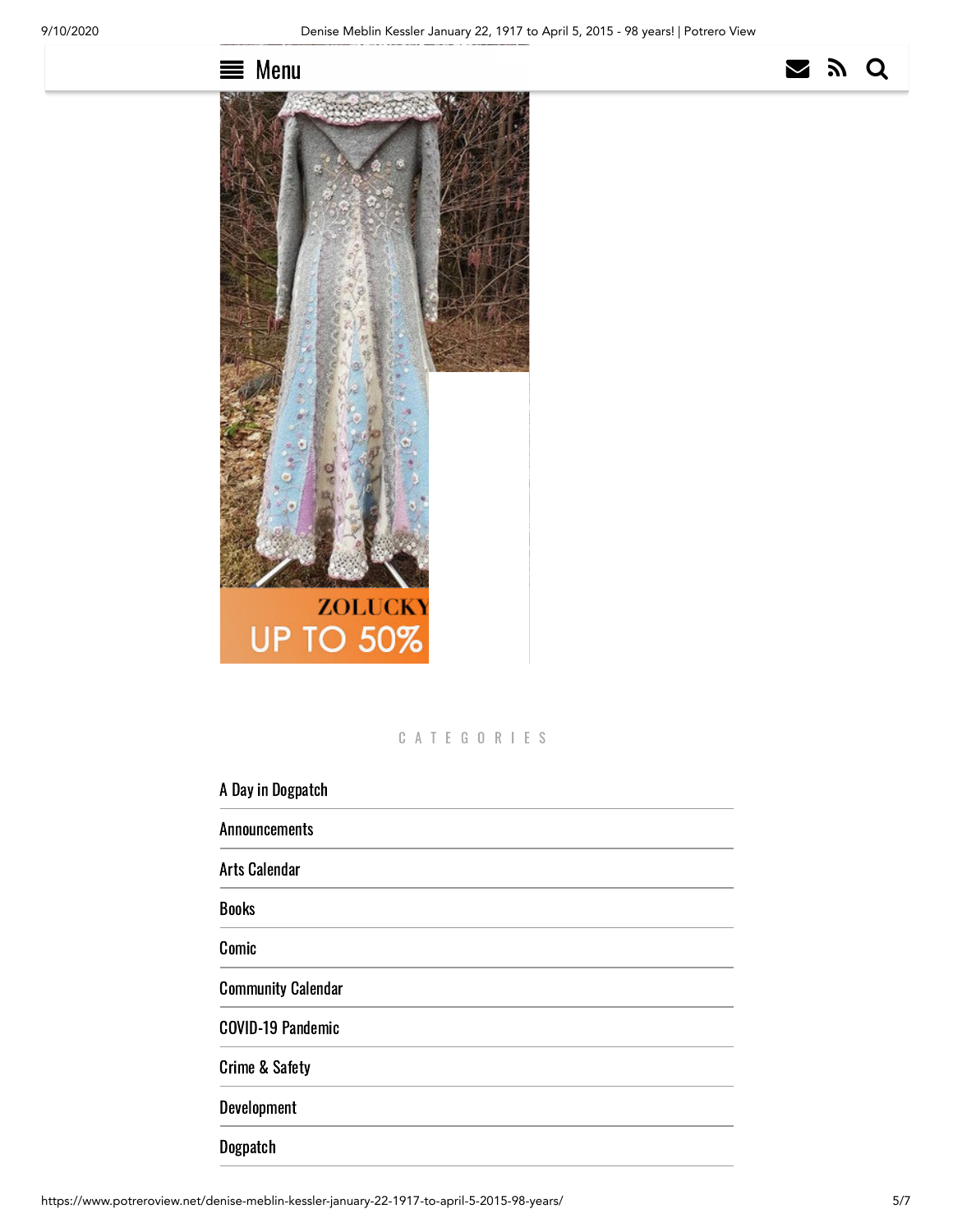| $\equiv$ Menu            | $\blacktriangleright$ | 7 | O |
|--------------------------|-----------------------|---|---|
| Editorial                |                       |   |   |
| <b>Events</b>            |                       |   |   |
| <b>Features</b>          |                       |   |   |
| <b>Fiction</b>           |                       |   |   |
| Get A Job                |                       |   |   |
| Humor                    |                       |   |   |
| <b>Kids' Photos</b>      |                       |   |   |
| <b>Letters</b>           |                       |   |   |
| <b>Library News</b>      |                       |   |   |
| News                     |                       |   |   |
| News from the South Side |                       |   |   |
| Nominate Your Nanny      |                       |   |   |
| <b>Obituary</b>          |                       |   |   |
| <b>Ongoing Features</b>  |                       |   |   |
| Poetry                   |                       |   |   |
| Poetry                   |                       |   |   |
| Potrero Hill             |                       |   |   |
| <b>Publisher's View</b>  |                       |   |   |
| Reviews                  |                       |   |   |
| <b>Short Cuts</b>        |                       |   |   |

L A T E S T F R O M N E W S

## Potrero View [Celebrates](https://www.potreroview.net/potrero-view-celebrates-50-years/) 50 Years